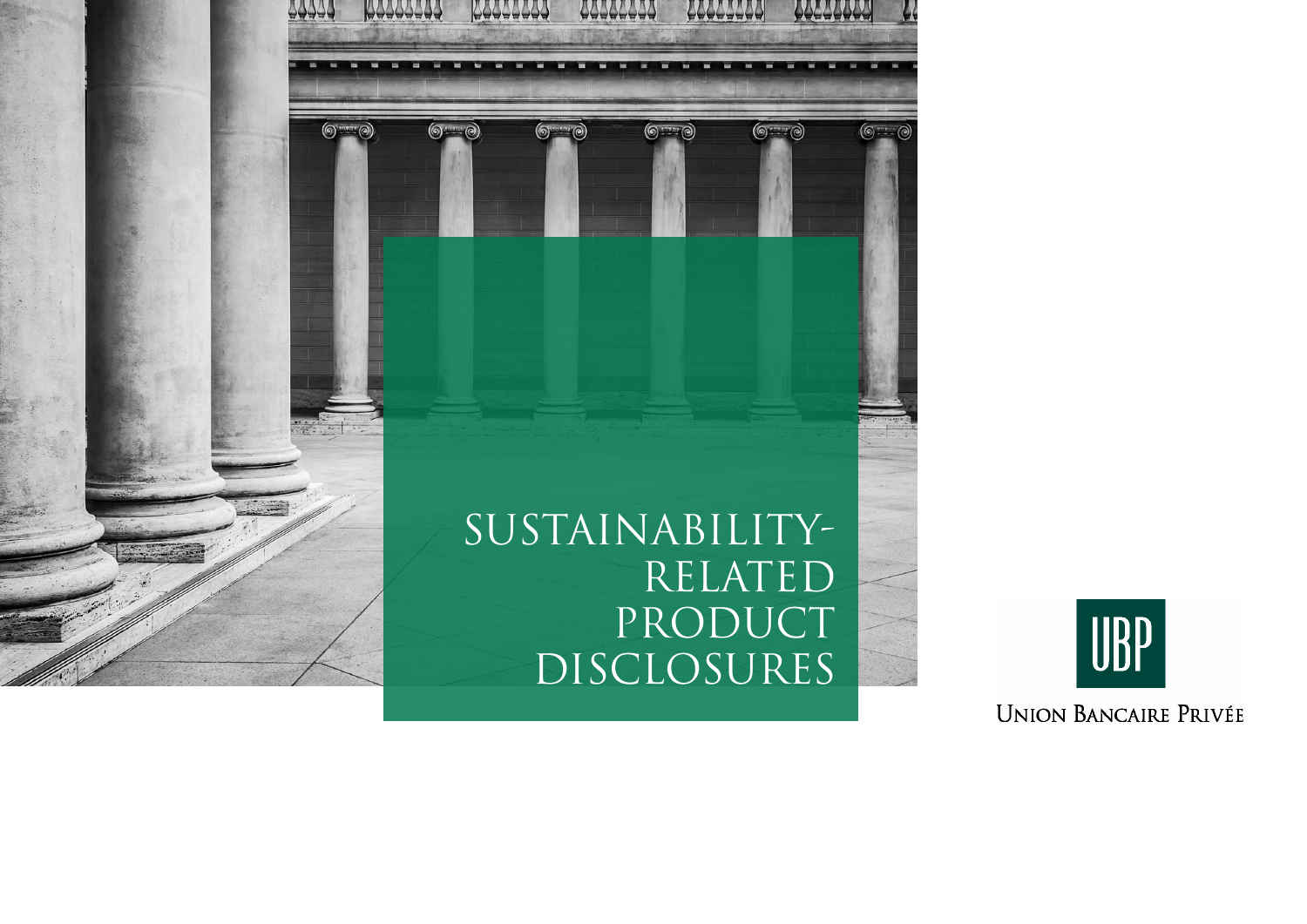Transparency of the promotion of environmental or social characteristics and of sustainable investments

# Table of contents

| Fund                                              | Asset Class  |   | Art. Page      | Fund |                                                                | <b>Asset Class</b>  |   | Art. Page |
|---------------------------------------------------|--------------|---|----------------|------|----------------------------------------------------------------|---------------------|---|-----------|
| UBAM - 30 Global Leaders Equity                   | Equity       | 8 | $\overline{2}$ |      | UBAM - Emerging Market Corporate Bond Short Duration           | <b>Fixed Income</b> | 8 | 6         |
| UBAM - Bell Global SMID Cap Equity                | Equity       | 8 | $\overline{2}$ |      | <b>UBAM - Euro Bond</b>                                        | Fixed Income        | 8 |           |
| <b>UBAM - Biodiversity Restoration</b>            | Equity       | 9 | 2              |      | <b>UBAM - Euro Corporate IG Solution</b>                       | <b>Fixed Income</b> | 8 |           |
| <b>UBAM - Europe Sustainable Small Cap Equity</b> | Equity       | 8 | 2              |      | <b>UBAM - Euro High Yield Solution</b>                         | Fixed Income        | 8 |           |
| <b>UBAM - Global Equity</b>                       | Equity       | 8 | 2              |      | <b>UBAM - Global Aggregate Bond</b>                            | Fixed Income        | 8 |           |
| <b>UBAM - Global Fintech Equity</b>               | Equity       | 8 | 3              |      | UBAM - Global Bond Total Return                                | Fixed Income        | 8 |           |
| <b>UBAM - Positive Impact Emerging Equity</b>     | Equity       | 9 | 3              |      | <b>UBAM - Global High Yield Solution</b>                       | Fixed Income        | 8 |           |
| <b>UBAM</b> - Positive Impact Equity              | Equity       | 9 | 3              |      | UBAM - Global High Yield Solution Extended Duration            | Fixed Income        | 8 |           |
| UBAM - SNAM Japan Equity Sustainable              | Equity       | 8 | 3              |      | UBAM - Hybrid Bond                                             | Fixed Income        | 8 |           |
| <b>UBAM - Swiss Equity</b>                        | Equity       | 8 | 3              |      | UBAM - Medium Term US Corporate Bond                           | Fixed Income        | 8 |           |
| <b>UBAM - Swiss Small and Mid Cap Equity</b>      | Equity       | 8 | 4              |      | <b>UBAM - US Dollar Bond</b>                                   | Fixed Income        | 8 |           |
| UBAM - Tech Global Leaders Equity                 | Equity       | 8 | 4              |      | <b>UBAM - US High Yield Solution</b>                           | Fixed Income        | 8 | 9         |
| UBAM - Absolute Return Fixed Income               | Fixed Income | 8 | 5              |      | UBAM - Global Sustainable Convertible Bond                     | Convertible Bond    | 8 | 10        |
| UBAM - Absolute Return Low Vol Fixed Income       | Fixed Income | 8 | 5              |      | U ACCESS (IRL) Bain Capital Global Equity LS Sustainable UCITS | Alternative Strat.  | 8 | 11        |
| <b>UBAM - Corporate Euro Bond</b>                 | Fixed Income | 8 | 5              |      | U ASSET ALLOCATION - Calm Sea EUR                              | Asset Alloc.        | 8 | 12        |
| <b>UBAM - Corporate Green Bond</b>                | Fixed Income | 9 | 5              |      | U ASSET ALLOCATION - Calm Sea USD                              | Asset Alloc.        | 8 | 12        |
| UBAM - Dynamic Euro Bond                          | Fixed Income | 8 | 5              |      | U ASSET ALLOCATION - Open Sea EUR                              | Asset Alloc.        | 8 | 12        |
| UBAM - Dynamic US Dollar Bond                     | Fixed Income | 8 | 6              |      | U ASSET ALLOCATION - Open Sea USD                              | Asset Alloc.        | 8 | 12        |
| UBAM - EM Sustainable Corporate Bond              | Fixed Income | 8 | 6              |      | UBAM - Multifunds Allocation Sustainable                       | Funds of fund       | 8 | 13        |
| UBAM - EM Sustainable Local Bond                  | Fixed Income | 8 | 6              |      | UBAM - Multifunds Allocation Sustainable Income                | Funds of fund       | 8 | 13        |
| UBAM - EM Sustainable Sovereign Bond              | Fixed Income | 8 | 6              |      | <b>UBAM - Multifunds Secular Trends</b>                        | Funds of fund       | 8 | 13        |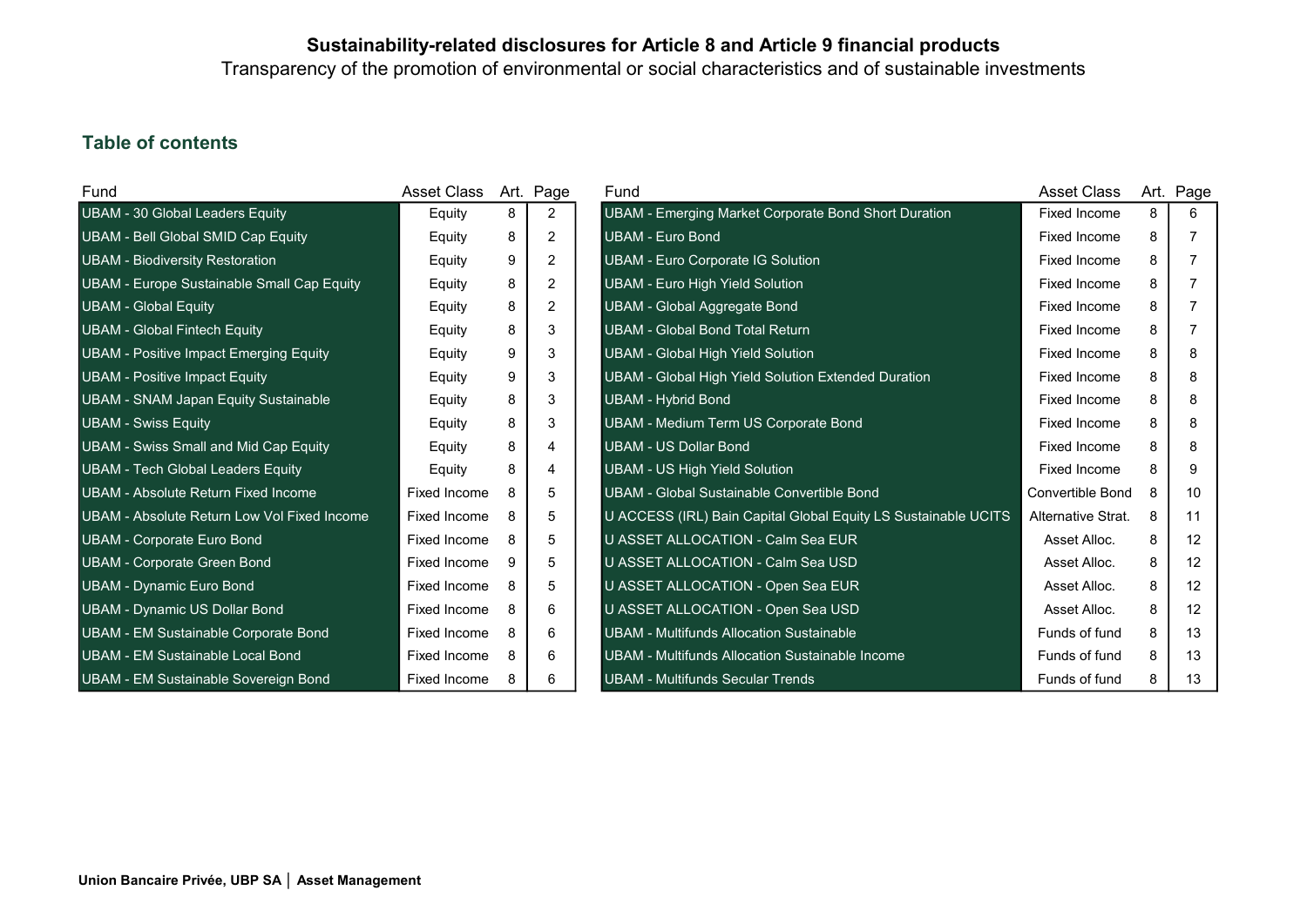Transparency of the promotion of environmental or social characteristics and of sustainable investments

|                                                                                                                                                           | Equity Funds (1/3)                 |                                                     |                                                  |                                                         |                             |  |
|-----------------------------------------------------------------------------------------------------------------------------------------------------------|------------------------------------|-----------------------------------------------------|--------------------------------------------------|---------------------------------------------------------|-----------------------------|--|
|                                                                                                                                                           | UBAM - 30 Global<br>Leaders Equity | <b>UBAM - Bell Global</b><br><b>SMID Cap Equity</b> | <b>UBAM - Biodiversity</b><br><b>Restoration</b> | <b>UBAM - Europe</b><br>Sustainable Small<br>Cap Equity | <b>UBAM - Global Equity</b> |  |
| Complies with Article 8 of SFDR (promotes environmental and/or social<br>characteristics)                                                                 |                                    |                                                     |                                                  |                                                         |                             |  |
| Complies with Article 9 of SFDR (has sustainable investments as its objective)                                                                            |                                    |                                                     |                                                  |                                                         |                             |  |
| Integrates ESG factors and sustainability risks                                                                                                           | $\checkmark$                       |                                                     |                                                  |                                                         |                             |  |
| Excludes controversial weapons, nuclear weapons, tobacco, coal extraction, coal-<br>(1) powered utilities, unconventional oil and gas, adult enterainment |                                    |                                                     |                                                  |                                                         |                             |  |
| Excludes companies in breach of UN Global Compact                                                                                                         | ✓                                  |                                                     |                                                  |                                                         |                             |  |
| Other fund-specific exclusion rules apply (e.g. harmful sectors, norm-based) (2)                                                                          |                                    |                                                     |                                                  |                                                         |                             |  |
| Has a proportion of sustainable investments                                                                                                               |                                    |                                                     |                                                  |                                                         |                             |  |
| Has a proportion of investments aligned with the EU environmental Taxonomy                                                                                |                                    |                                                     |                                                  |                                                         |                             |  |
| Considers Principal Adverse Impacts (PAIs)                                                                                                                | $\checkmark$                       |                                                     |                                                  |                                                         |                             |  |
| Conducts engagement                                                                                                                                       |                                    |                                                     |                                                  |                                                         |                             |  |
| Exercises voting rights                                                                                                                                   |                                    |                                                     |                                                  |                                                         |                             |  |

Equity Funds (1/3)

(1) Revenue thresholds may apply. Please see UBP's Responsible Investment Policy.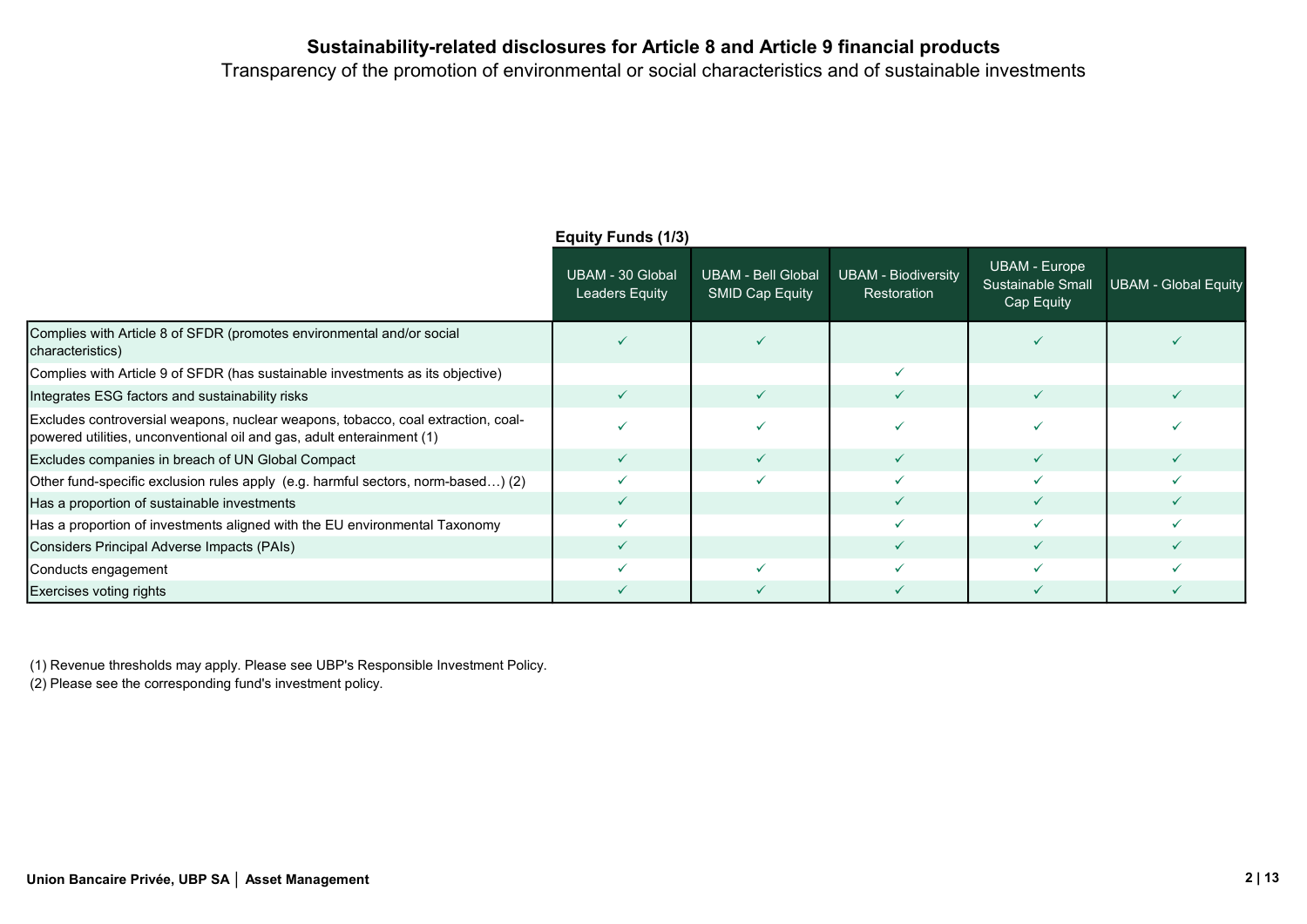Transparency of the promotion of environmental or social characteristics and of sustainable investments

|                                                                                                                                                           | Equity Funds (2/3)                     |                                              |                                         |                                                                    |   |  |
|-----------------------------------------------------------------------------------------------------------------------------------------------------------|----------------------------------------|----------------------------------------------|-----------------------------------------|--------------------------------------------------------------------|---|--|
|                                                                                                                                                           | <b>UBAM - Global</b><br>Fintech Equity | UBAM - Positive<br>Impact Emerging<br>Equity | <b>UBAM - Positive</b><br>Impact Equity | UBAM - SNAM Japan UBAM - Swiss Equity<br><b>Equity Sustainable</b> |   |  |
| Complies with Article 8 of SFDR (promotes environmental and/or social<br>characteristics)                                                                 |                                        |                                              |                                         |                                                                    |   |  |
| Complies with Article 9 of SFDR (has sustainable investments as its objective)                                                                            |                                        |                                              |                                         |                                                                    |   |  |
| Integrates ESG factors and sustainability risks                                                                                                           | $\checkmark$                           |                                              | $\checkmark$                            |                                                                    | ✓ |  |
| Excludes controversial weapons, nuclear weapons, tobacco, coal extraction, coal-<br>powered utilities, unconventional oil and gas, adult enterainment (1) |                                        |                                              |                                         |                                                                    |   |  |
| Excludes companies in breach of UN Global Compact                                                                                                         | $\checkmark$                           |                                              |                                         |                                                                    |   |  |
| Other fund-specific exclusion rules apply (e.g. harmful sectors, norm-based) (2)                                                                          |                                        |                                              |                                         |                                                                    |   |  |
| Has a proportion of sustainable investments                                                                                                               |                                        |                                              |                                         |                                                                    |   |  |
| Has a proportion of investments aligned with the EU environmental Taxonomy                                                                                |                                        |                                              |                                         |                                                                    |   |  |
| Considers Principal Adverse Impacts (PAIs)                                                                                                                | $\sqrt{}$                              |                                              | ✓                                       |                                                                    |   |  |
| Conducts engagement                                                                                                                                       |                                        |                                              |                                         |                                                                    |   |  |
| Exercises voting rights                                                                                                                                   |                                        |                                              |                                         |                                                                    |   |  |

Equity Funds (2/3)

(1) Revenue thresholds may apply. Please see UBP's Responsible Investment Policy.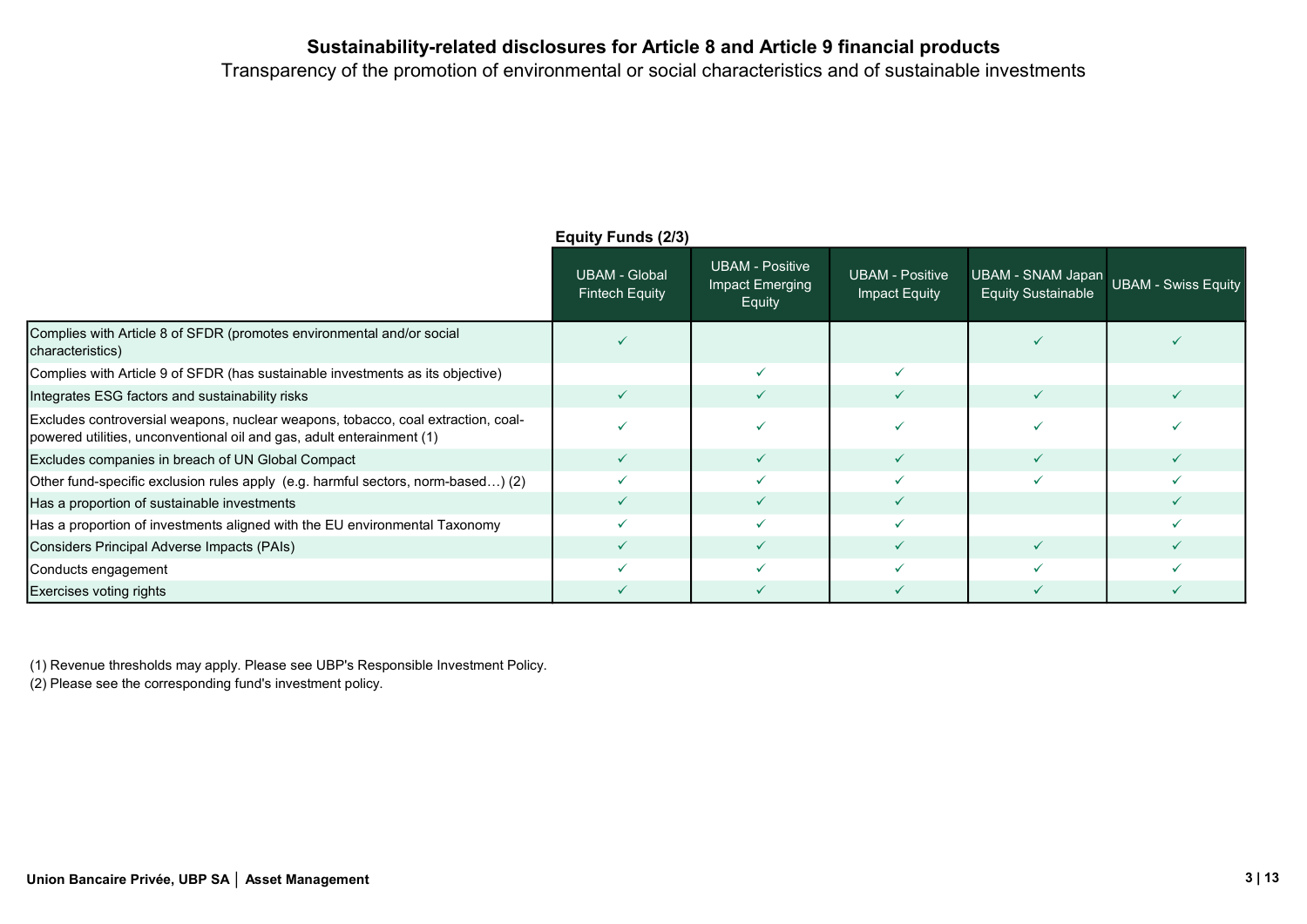Transparency of the promotion of environmental or social characteristics and of sustainable investments

|                                                                                                                                                           | <b>Equity Funds (3/3)</b>                       |                                                    |  |  |
|-----------------------------------------------------------------------------------------------------------------------------------------------------------|-------------------------------------------------|----------------------------------------------------|--|--|
|                                                                                                                                                           | <b>UBAM - Swiss Small</b><br>and Mid Cap Equity | <b>UBAM - Tech Global</b><br><b>Leaders Equity</b> |  |  |
| Complies with Article 8 of SFDR (promotes environmental and/or social<br>characteristics)                                                                 |                                                 |                                                    |  |  |
| Complies with Article 9 of SFDR (has sustainable investments as its objective)                                                                            |                                                 |                                                    |  |  |
| Integrates ESG factors and sustainability risks                                                                                                           | ✓                                               | ✓                                                  |  |  |
| Excludes controversial weapons, nuclear weapons, tobacco, coal extraction, coal-<br>powered utilities, unconventional oil and gas, adult enterainment (1) |                                                 |                                                    |  |  |
| Excludes companies in breach of UN Global Compact                                                                                                         | $\checkmark$                                    | ✓                                                  |  |  |
| Other fund-specific exclusion rules apply (e.g. harmful sectors, norm-based) (2)                                                                          |                                                 | $\checkmark$                                       |  |  |
| Has a proportion of sustainable investments                                                                                                               | $\checkmark$                                    | $\checkmark$                                       |  |  |
| Has a proportion of investments aligned with the EU environmental Taxonomy                                                                                | ✓                                               | ✓                                                  |  |  |
| Considers Principal Adverse Impacts (PAIs)                                                                                                                | $\checkmark$                                    | ✓                                                  |  |  |
| Conducts engagement                                                                                                                                       |                                                 |                                                    |  |  |
| Exercises voting rights                                                                                                                                   | ✓                                               | ✓                                                  |  |  |

(1) Revenue thresholds may apply. Please see UBP's Responsible Investment Policy.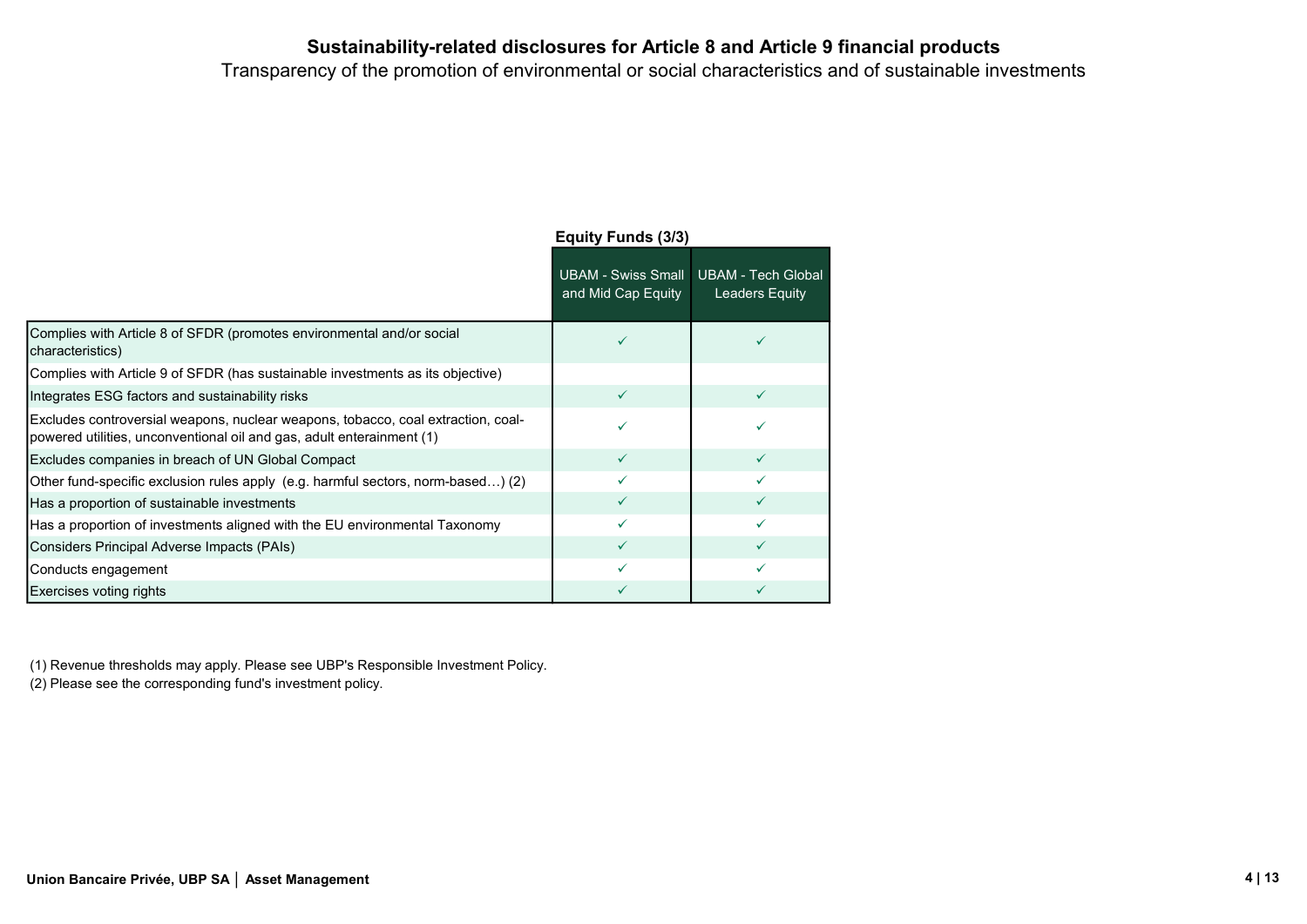Transparency of the promotion of environmental or social characteristics and of sustainable investments

|                                                                                                                                                           | Fixed Income (1/5)                                   |                                                                        |                                      |                                       |                             |  |
|-----------------------------------------------------------------------------------------------------------------------------------------------------------|------------------------------------------------------|------------------------------------------------------------------------|--------------------------------------|---------------------------------------|-----------------------------|--|
|                                                                                                                                                           | <b>UBAM - Absolute</b><br><b>Return Fixed Income</b> | <b>UBAM - Absolute</b><br><b>Return Low Vol Fixed</b><br><b>Income</b> | <b>UBAM - Corporate</b><br>Euro Bond | <b>UBAM - Corporate</b><br>Green Bond | UBAM - Dynamic<br>Euro Bond |  |
| Complies with Article 8 of SFDR (promotes environmental and/or social<br>characteristics)                                                                 |                                                      |                                                                        |                                      |                                       |                             |  |
| Complies with Article 9 of SFDR (has sustainable investments as its objective)                                                                            |                                                      |                                                                        |                                      |                                       |                             |  |
| Integrates ESG factors and sustainability risks                                                                                                           | $\checkmark$                                         |                                                                        |                                      |                                       |                             |  |
| Excludes controversial weapons, nuclear weapons, tobacco, coal extraction, coal-<br>(1) powered utilities, unconventional oil and gas, adult enterainment |                                                      |                                                                        |                                      |                                       |                             |  |
| Excludes companies in breach of UN Global Compact                                                                                                         | $\checkmark$                                         |                                                                        |                                      |                                       |                             |  |
| Other fund-specific exclusion rules apply (e.g. harmful sectors, norm-based) (2)                                                                          | $\checkmark$                                         |                                                                        |                                      |                                       |                             |  |
| Has a proportion of sustainable investments                                                                                                               |                                                      |                                                                        |                                      |                                       |                             |  |
| Has a proportion of investments aligned with the EU environmental Taxonomy                                                                                |                                                      |                                                                        |                                      |                                       |                             |  |
| Considers Principal Adverse Impacts (PAIs)                                                                                                                |                                                      |                                                                        |                                      |                                       |                             |  |
| Conducts engagement                                                                                                                                       |                                                      |                                                                        |                                      |                                       |                             |  |
| Exercises voting rights                                                                                                                                   | n/a                                                  | n/a                                                                    | n/a                                  | n/a                                   | n/a                         |  |

(1) Revenue thresholds may apply. Please see UBP's Responsible Investment Policy.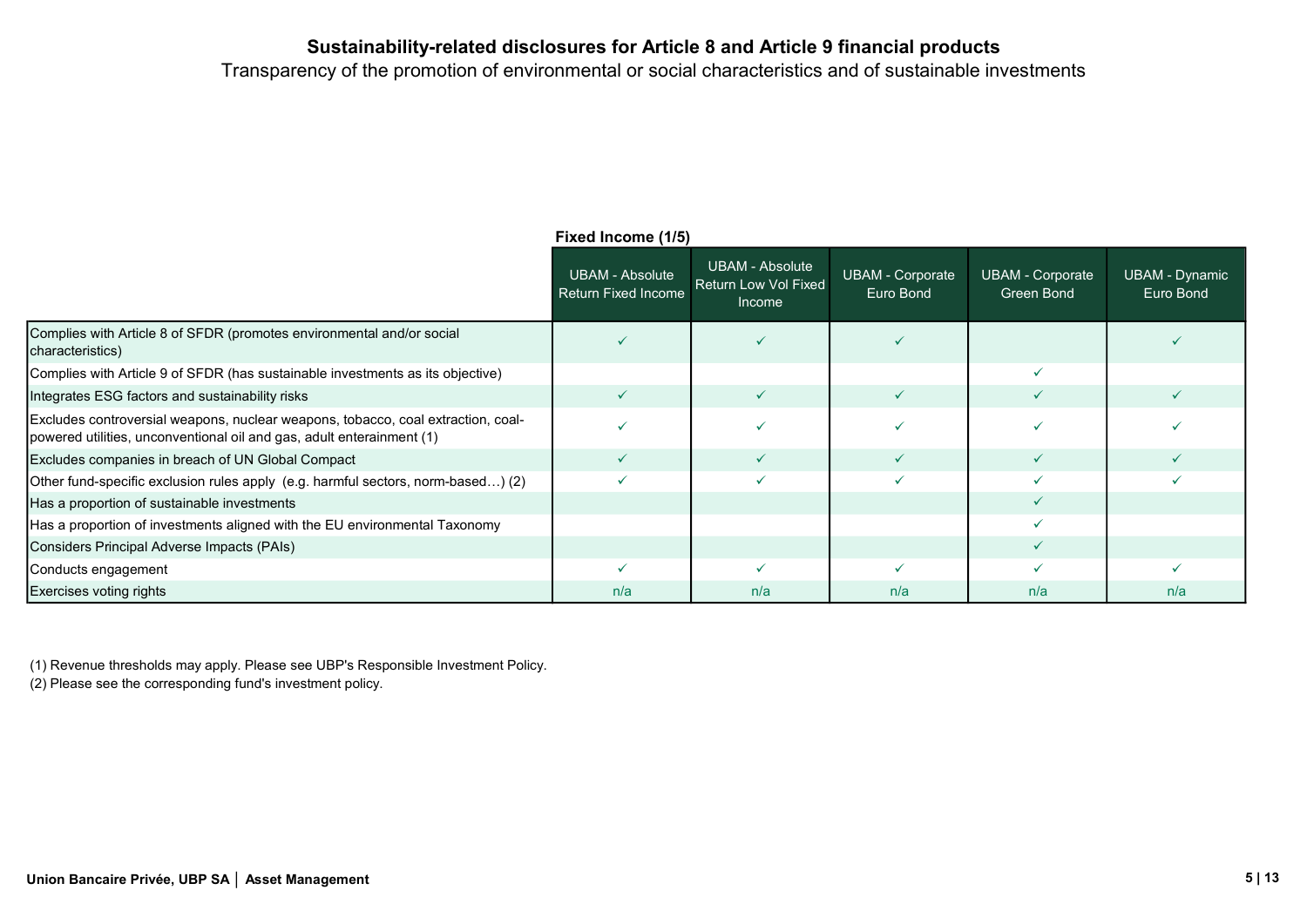Transparency of the promotion of environmental or social characteristics and of sustainable investments

|                                                                                                                                                           | Fixed Income (2/5)               |                                            |                                               |                                                   |                                                                                 |  |
|-----------------------------------------------------------------------------------------------------------------------------------------------------------|----------------------------------|--------------------------------------------|-----------------------------------------------|---------------------------------------------------|---------------------------------------------------------------------------------|--|
|                                                                                                                                                           | UBAM - Dynamic US<br>Dollar Bond | UBAM - EM<br>Sustainable<br>Corporate Bond | UBAM - EM<br>Sustainable Local<br><b>Bond</b> | <b>UBAM - EM</b><br>Sustainable<br>Sovereign Bond | <b>UBAM - Emerging</b><br><b>Market Corporate</b><br><b>Bond Short Duration</b> |  |
| Complies with Article 8 of SFDR (promotes environmental and/or social<br>characteristics)                                                                 |                                  |                                            |                                               |                                                   |                                                                                 |  |
| Complies with Article 9 of SFDR (has sustainable investments as its objective)                                                                            |                                  |                                            |                                               |                                                   |                                                                                 |  |
| Integrates ESG factors and sustainability risks                                                                                                           | ✓                                |                                            | ✓                                             |                                                   |                                                                                 |  |
| Excludes controversial weapons, nuclear weapons, tobacco, coal extraction, coal-<br>powered utilities, unconventional oil and gas, adult enterainment (1) |                                  |                                            |                                               |                                                   |                                                                                 |  |
| Excludes companies in breach of UN Global Compact                                                                                                         | ✓                                |                                            |                                               |                                                   |                                                                                 |  |
| Other fund-specific exclusion rules apply (e.g. harmful sectors, norm-based) (2)                                                                          | $\checkmark$                     |                                            |                                               |                                                   |                                                                                 |  |
| Has a proportion of sustainable investments                                                                                                               |                                  |                                            | ✓                                             |                                                   |                                                                                 |  |
| Has a proportion of investments aligned with the EU environmental Taxonomy                                                                                |                                  |                                            |                                               |                                                   |                                                                                 |  |
| Considers Principal Adverse Impacts (PAIs)                                                                                                                |                                  |                                            |                                               |                                                   |                                                                                 |  |
| Conducts engagement                                                                                                                                       |                                  |                                            |                                               |                                                   |                                                                                 |  |
| Exercises voting rights                                                                                                                                   | n/a                              | n/a                                        | n/a                                           | n/a                                               | n/a                                                                             |  |

(1) Revenue thresholds may apply. Please see UBP's Responsible Investment Policy.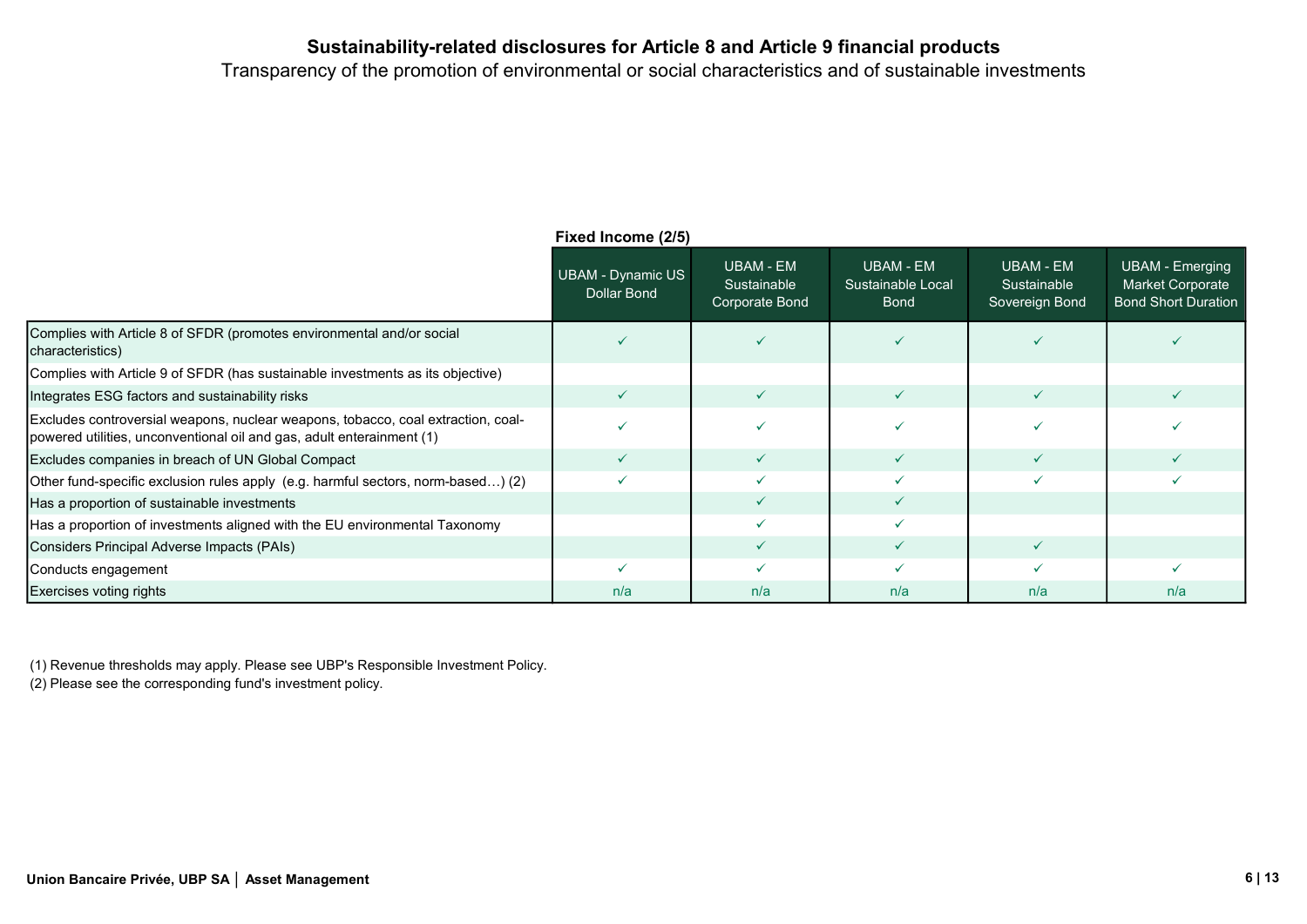Transparency of the promotion of environmental or social characteristics and of sustainable investments

|                                                                                                                                                           | $1$ IAGU IIIUUIIIG (JIJ) |                                             |                                           |                                        |                                                  |  |
|-----------------------------------------------------------------------------------------------------------------------------------------------------------|--------------------------|---------------------------------------------|-------------------------------------------|----------------------------------------|--------------------------------------------------|--|
|                                                                                                                                                           | UBAM - Euro Bond         | <b>UBAM - Euro</b><br>Corporate IG Solution | UBAM - Euro High<br><b>Yield Solution</b> | <b>UBAM - Global</b><br>Aggregate Bond | <b>UBAM - Global Bond</b><br><b>Total Return</b> |  |
| Complies with Article 8 of SFDR (promotes environmental and/or social<br>characteristics)                                                                 |                          |                                             |                                           |                                        |                                                  |  |
| Complies with Article 9 of SFDR (has sustainable investments as its objective)                                                                            |                          |                                             |                                           |                                        |                                                  |  |
| Integrates ESG factors and sustainability risks                                                                                                           | $\checkmark$             |                                             | ✓                                         |                                        |                                                  |  |
| Excludes controversial weapons, nuclear weapons, tobacco, coal extraction, coal-<br>powered utilities, unconventional oil and gas, adult enterainment (1) |                          |                                             |                                           |                                        |                                                  |  |
| Excludes companies in breach of UN Global Compact                                                                                                         | ✓                        |                                             |                                           |                                        |                                                  |  |
| Other fund-specific exclusion rules apply (e.g. harmful sectors, norm-based) (2)                                                                          |                          |                                             |                                           |                                        |                                                  |  |
| Has a proportion of sustainable investments                                                                                                               |                          |                                             |                                           |                                        |                                                  |  |
| Has a proportion of investments aligned with the EU environmental Taxonomy                                                                                |                          |                                             |                                           |                                        |                                                  |  |
| Considers Principal Adverse Impacts (PAIs)                                                                                                                |                          |                                             |                                           |                                        |                                                  |  |
| Conducts engagement                                                                                                                                       |                          |                                             |                                           |                                        |                                                  |  |
| Exercises voting rights                                                                                                                                   | n/a                      | n/a                                         | n/a                                       | n/a                                    | n/a                                              |  |

Fixed Income (3/5)

(1) Revenue thresholds may apply. Please see UBP's Responsible Investment Policy.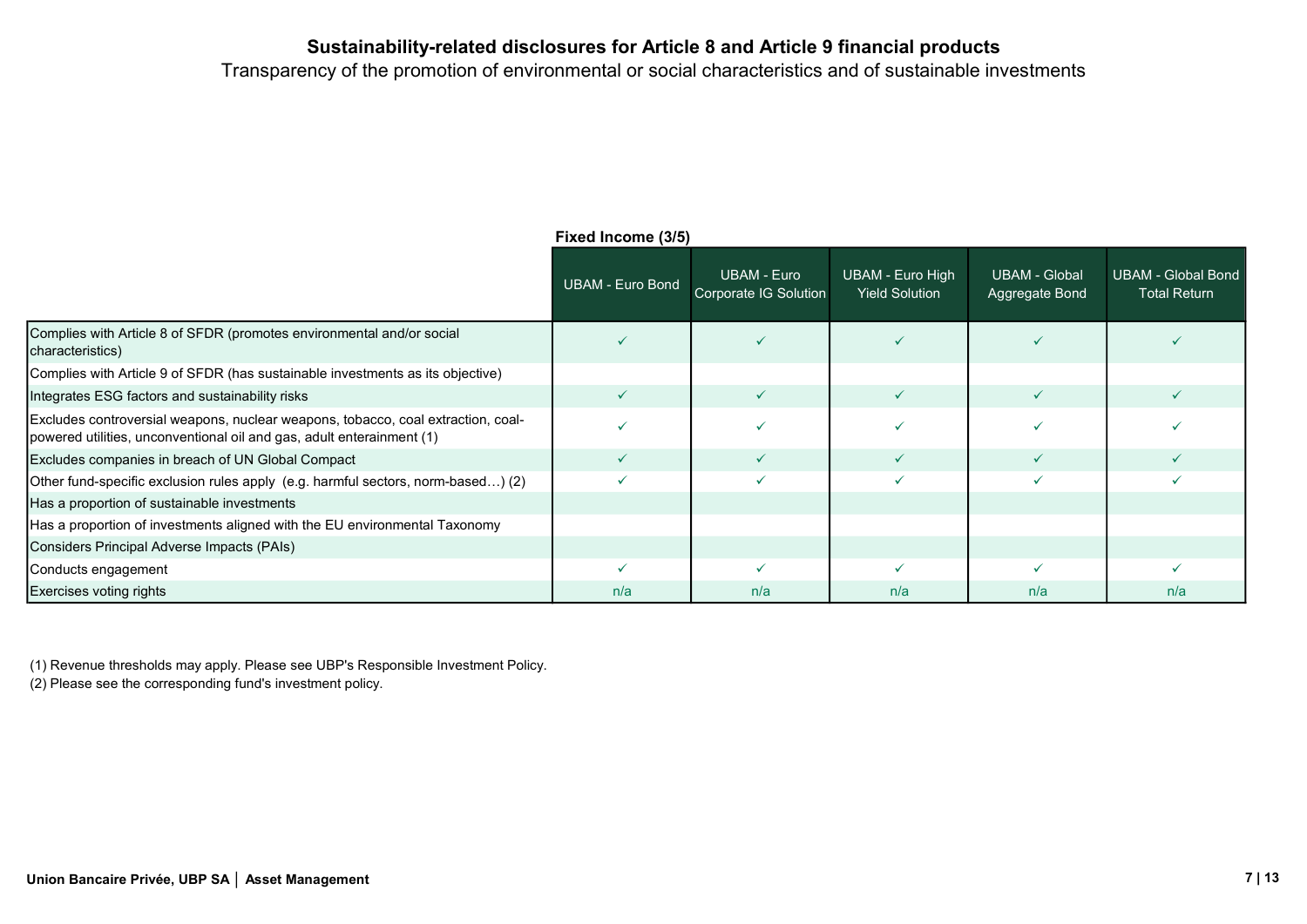Transparency of the promotion of environmental or social characteristics and of sustainable investments

|                                                                                                                                                           | Fixed Income (4/5)                                 |                                                                         |                    |                                                   |                                        |  |
|-----------------------------------------------------------------------------------------------------------------------------------------------------------|----------------------------------------------------|-------------------------------------------------------------------------|--------------------|---------------------------------------------------|----------------------------------------|--|
|                                                                                                                                                           | <b>UBAM - Global High</b><br><b>Yield Solution</b> | UBAM - Global High<br><b>Yield Solution</b><br><b>Extended Duration</b> | UBAM - Hybrid Bond | UBAM - Medium<br>Term US Corporate<br><b>Bond</b> | <b>UBAM - US Dollar</b><br><b>Bond</b> |  |
| Complies with Article 8 of SFDR (promotes environmental and/or social<br>characteristics)                                                                 |                                                    |                                                                         |                    |                                                   |                                        |  |
| Complies with Article 9 of SFDR (has sustainable investments as its objective)                                                                            |                                                    |                                                                         |                    |                                                   |                                        |  |
| Integrates ESG factors and sustainability risks                                                                                                           | ✓                                                  |                                                                         |                    |                                                   |                                        |  |
| Excludes controversial weapons, nuclear weapons, tobacco, coal extraction, coal-<br>(1) powered utilities, unconventional oil and gas, adult enterainment |                                                    |                                                                         |                    |                                                   |                                        |  |
| Excludes companies in breach of UN Global Compact                                                                                                         | $\checkmark$                                       |                                                                         |                    |                                                   |                                        |  |
| Other fund-specific exclusion rules apply (e.g. harmful sectors, norm-based) (2)                                                                          |                                                    |                                                                         |                    |                                                   |                                        |  |
| Has a proportion of sustainable investments                                                                                                               |                                                    |                                                                         |                    |                                                   |                                        |  |
| Has a proportion of investments aligned with the EU environmental Taxonomy                                                                                |                                                    |                                                                         |                    |                                                   |                                        |  |
| Considers Principal Adverse Impacts (PAIs)                                                                                                                |                                                    |                                                                         |                    |                                                   |                                        |  |
| Conducts engagement                                                                                                                                       |                                                    |                                                                         |                    |                                                   |                                        |  |
| Exercises voting rights                                                                                                                                   | n/a                                                | n/a                                                                     | n/a                | n/a                                               | n/a                                    |  |

(1) Revenue thresholds may apply. Please see UBP's Responsible Investment Policy.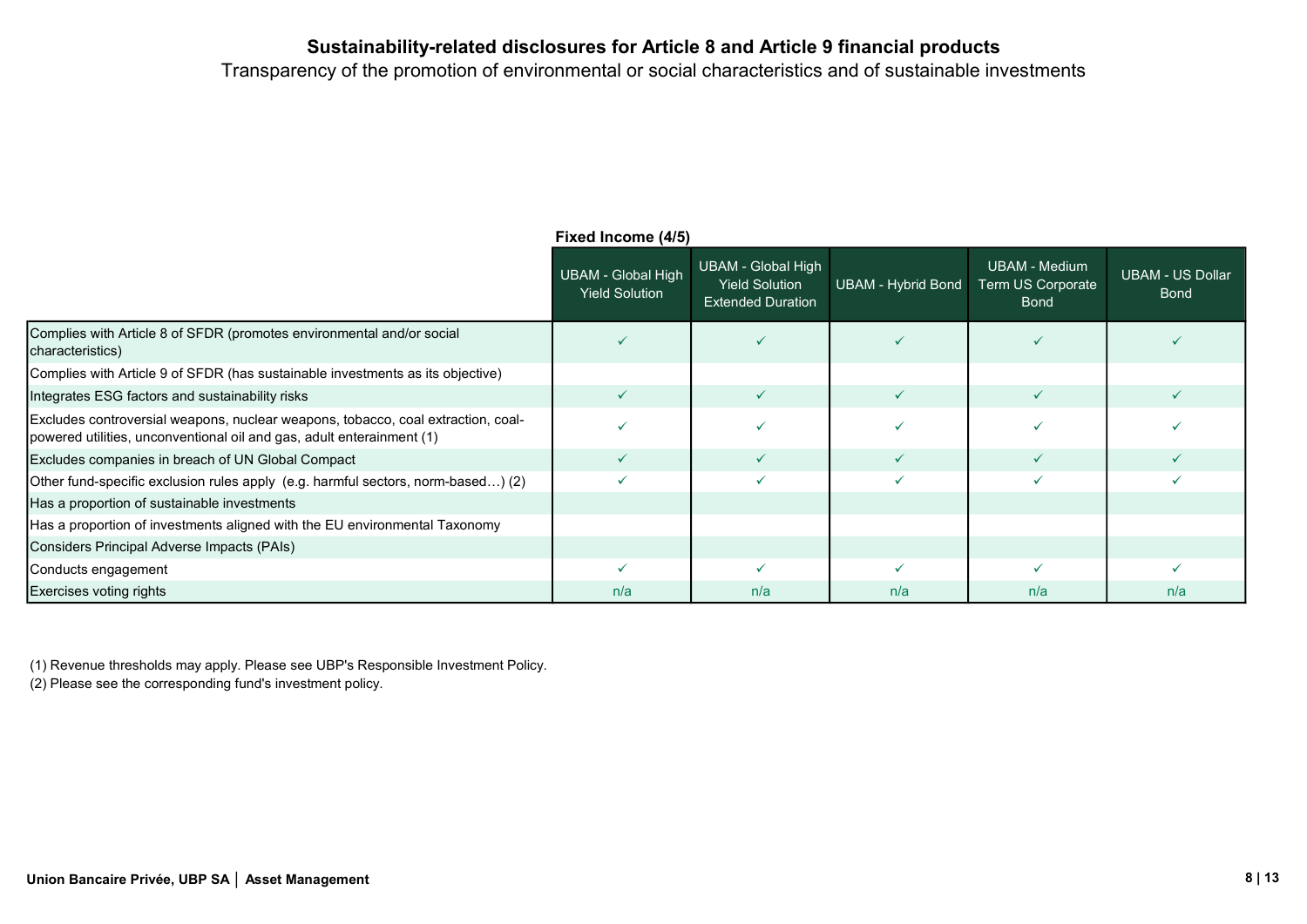Transparency of the promotion of environmental or social characteristics and of sustainable investments

|                                                                                                                                                           | Fixed Income (5/5)                      |
|-----------------------------------------------------------------------------------------------------------------------------------------------------------|-----------------------------------------|
|                                                                                                                                                           | UBAM - US High<br><b>Yield Solution</b> |
| Complies with Article 8 of SFDR (promotes environmental and/or social<br>characteristics)                                                                 | ✓                                       |
| Complies with Article 9 of SFDR (has sustainable investments as its objective)                                                                            |                                         |
| Integrates ESG factors and sustainability risks                                                                                                           | ✓                                       |
| Excludes controversial weapons, nuclear weapons, tobacco, coal extraction, coal-<br>powered utilities, unconventional oil and gas, adult enterainment (1) |                                         |
| Excludes companies in breach of UN Global Compact                                                                                                         | $\checkmark$                            |
| Other fund-specific exclusion rules apply (e.g. harmful sectors, norm-based) (2)                                                                          | ✓                                       |
| Has a proportion of sustainable investments                                                                                                               |                                         |
| Has a proportion of investments aligned with the EU environmental Taxonomy                                                                                |                                         |
| Considers Principal Adverse Impacts (PAIs)                                                                                                                |                                         |
| Conducts engagement                                                                                                                                       |                                         |
| Exercises voting rights                                                                                                                                   | n/a                                     |

(1) Revenue thresholds may apply. Please see UBP's Responsible Investment Policy.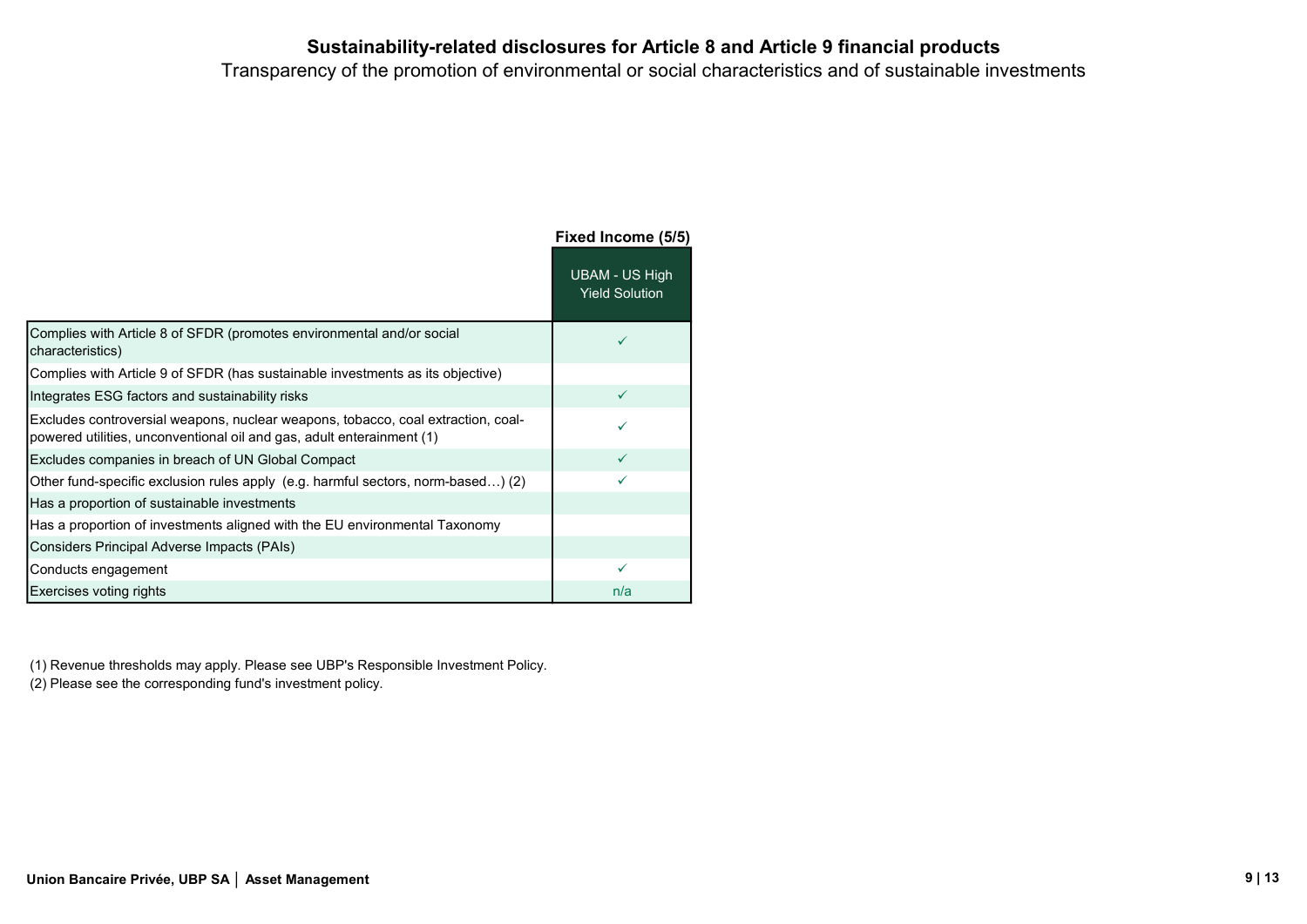Transparency of the promotion of environmental or social characteristics and of sustainable investments

|                                                                                                                                                           | <b>Convertible Bond</b>                                        |
|-----------------------------------------------------------------------------------------------------------------------------------------------------------|----------------------------------------------------------------|
|                                                                                                                                                           | <b>UBAM - Global</b><br>Sustainable<br><b>Convertible Bond</b> |
| Complies with Article 8 of SFDR (promotes environmental and/or social<br>characteristics)                                                                 | ✓                                                              |
| Complies with Article 9 of SFDR (has sustainable investments as its objective)                                                                            |                                                                |
| Integrates ESG factors and sustainability risks                                                                                                           | ✓                                                              |
| Excludes controversial weapons, nuclear weapons, tobacco, coal extraction, coal-<br>powered utilities, unconventional oil and gas, adult enterainment (1) | ✓                                                              |
| Excludes companies in breach of UN Global Compact                                                                                                         | ✓                                                              |
| Other fund-specific exclusion rules apply (e.g. harmful sectors, norm-based) (2)                                                                          | ✓                                                              |
| Has a proportion of sustainable investments                                                                                                               | ✓                                                              |
| Has a proportion of investments aligned with the EU environmental Taxonomy                                                                                | ✓                                                              |
| Considers Principal Adverse Impacts (PAIs)                                                                                                                | $\checkmark$                                                   |
| Conducts engagement                                                                                                                                       | ✓                                                              |
| Exercises voting rights                                                                                                                                   | n/a                                                            |

(1) Revenue thresholds may apply. Please see UBP's Responsible Investment Policy.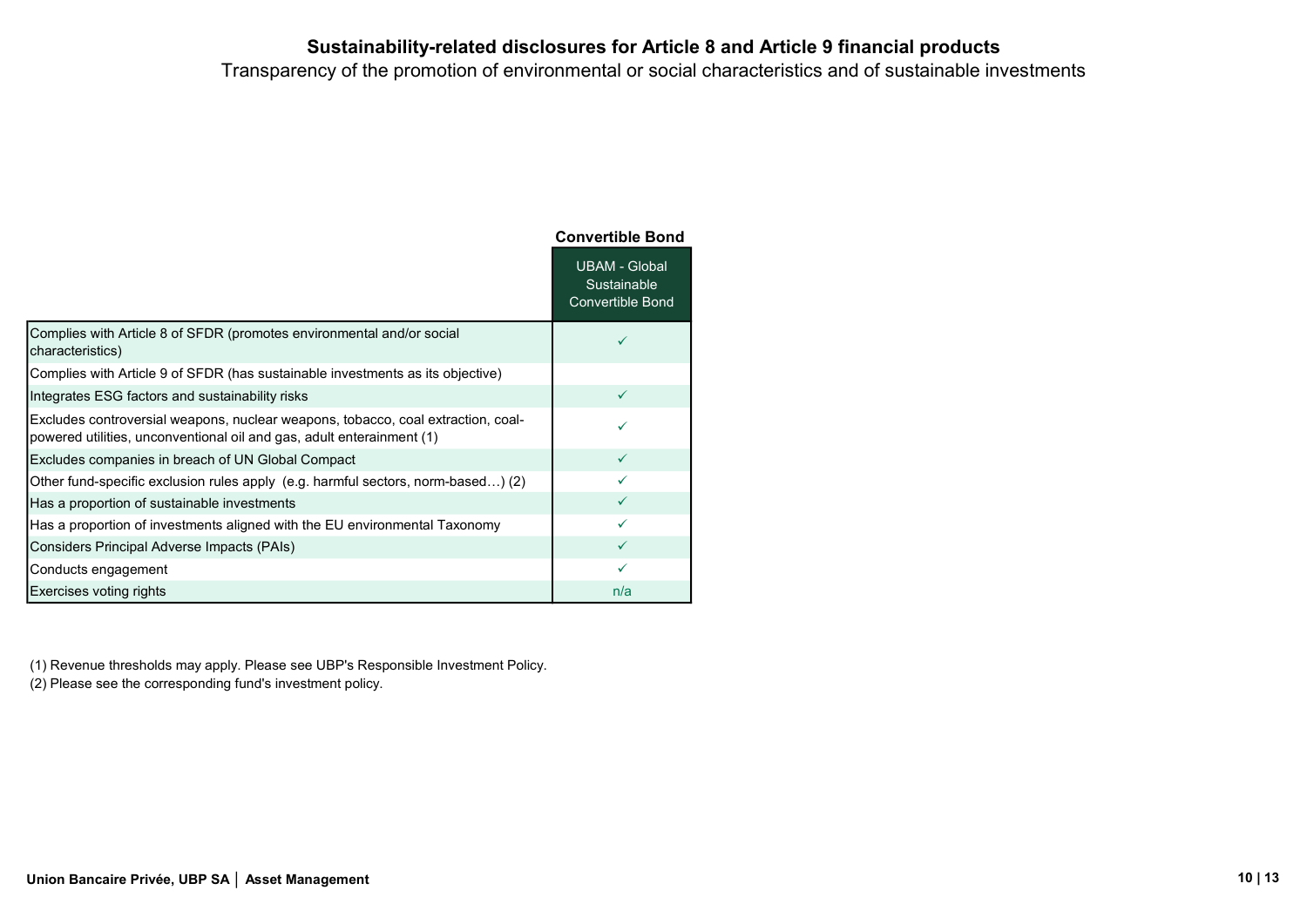Transparency of the promotion of environmental or social characteristics and of sustainable investments

|                                                                                                                                                           | <b>Alternative Strat.</b>                                                             |
|-----------------------------------------------------------------------------------------------------------------------------------------------------------|---------------------------------------------------------------------------------------|
|                                                                                                                                                           | U ACCESS (IRL)<br>Bain Capital Global<br><b>Equity LS Sustainable</b><br><b>UCITS</b> |
| Complies with Article 8 of SFDR (promotes environmental and/or social<br>characteristics)                                                                 | ✓                                                                                     |
| Complies with Article 9 of SFDR (has sustainable investments as its objective)                                                                            |                                                                                       |
| Integrates ESG factors and sustainability risks                                                                                                           | $\checkmark$                                                                          |
| Excludes controversial weapons, nuclear weapons, tobacco, coal extraction, coal-<br>powered utilities, unconventional oil and gas, adult enterainment (1) |                                                                                       |
| Excludes companies in breach of UN Global Compact                                                                                                         | $\checkmark$                                                                          |
| Other fund-specific exclusion rules apply (e.g. harmful sectors, norm-based) (2)                                                                          | ✓                                                                                     |
| Has a proportion of sustainable investments                                                                                                               |                                                                                       |
| Has a proportion of investments aligned with the EU environmental Taxonomy                                                                                |                                                                                       |
| Considers Principal Adverse Impacts (PAIs)                                                                                                                |                                                                                       |
| Conducts engagement                                                                                                                                       | ✓                                                                                     |
| Exercises voting rights                                                                                                                                   |                                                                                       |

(1) Revenue thresholds may apply. Please see UBP's Responsible Investment Policy.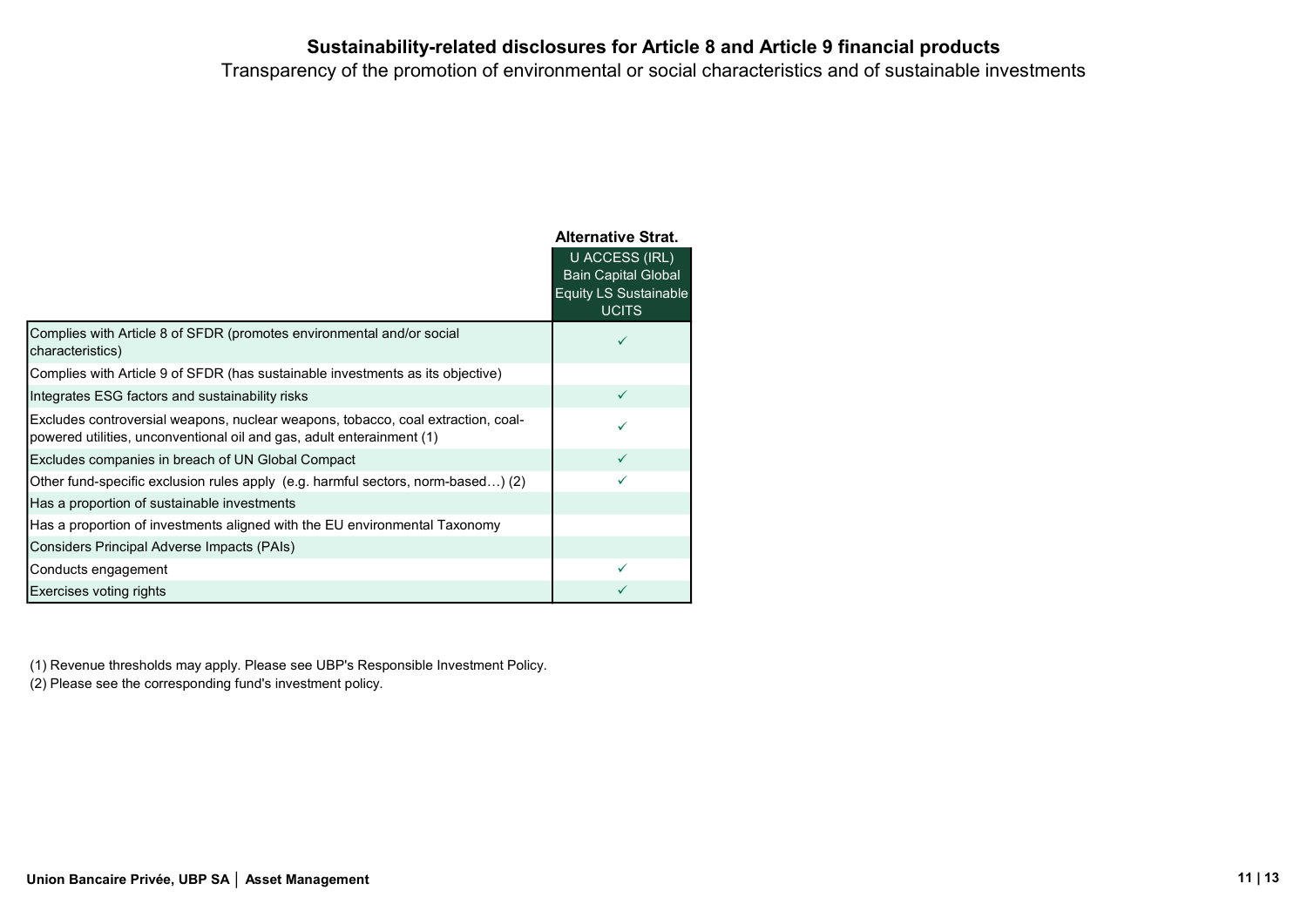Transparency of the promotion of environmental or social characteristics and of sustainable investments

|                                                                                                                                                           | <b>Asset Allocation</b> |                                                                                                      |                           |                    |  |  |  |
|-----------------------------------------------------------------------------------------------------------------------------------------------------------|-------------------------|------------------------------------------------------------------------------------------------------|---------------------------|--------------------|--|--|--|
|                                                                                                                                                           | U ASSET<br>Sea EUR      | <b>U ASSET</b><br>ALLOCATION - Calm ALLOCATION - Calm ALLOCATION - Open ALLOCATION - Open<br>Sea USD | <b>U ASSET</b><br>Sea EUR | U ASSET<br>Sea USD |  |  |  |
| Complies with Article 8 of SFDR (promotes environmental and/or social<br>characteristics)                                                                 |                         |                                                                                                      |                           |                    |  |  |  |
| Complies with Article 9 of SFDR (has sustainable investments as its objective)                                                                            |                         |                                                                                                      |                           |                    |  |  |  |
| Integrates ESG factors and sustainability risks                                                                                                           |                         | $\checkmark$                                                                                         | ✓                         |                    |  |  |  |
| Excludes controversial weapons, nuclear weapons, tobacco, coal extraction, coal-<br>(1) powered utilities, unconventional oil and gas, adult enterainment |                         |                                                                                                      |                           |                    |  |  |  |
| Excludes companies in breach of UN Global Compact                                                                                                         |                         |                                                                                                      | ✓                         |                    |  |  |  |
| Other fund-specific exclusion rules apply (e.g. harmful sectors, norm-based) (2)                                                                          |                         |                                                                                                      |                           |                    |  |  |  |
| Has a proportion of sustainable investments                                                                                                               |                         |                                                                                                      | ✓                         |                    |  |  |  |
| Has a proportion of investments aligned with the EU environmental Taxonomy                                                                                |                         |                                                                                                      |                           |                    |  |  |  |
| Considers Principal Adverse Impacts (PAIs)                                                                                                                |                         |                                                                                                      | ✓                         |                    |  |  |  |
| Conducts engagement                                                                                                                                       |                         |                                                                                                      |                           |                    |  |  |  |
| Exercises voting rights                                                                                                                                   |                         |                                                                                                      | ✓                         |                    |  |  |  |

(1) Revenue thresholds may apply. Please see UBP's Responsible Investment Policy.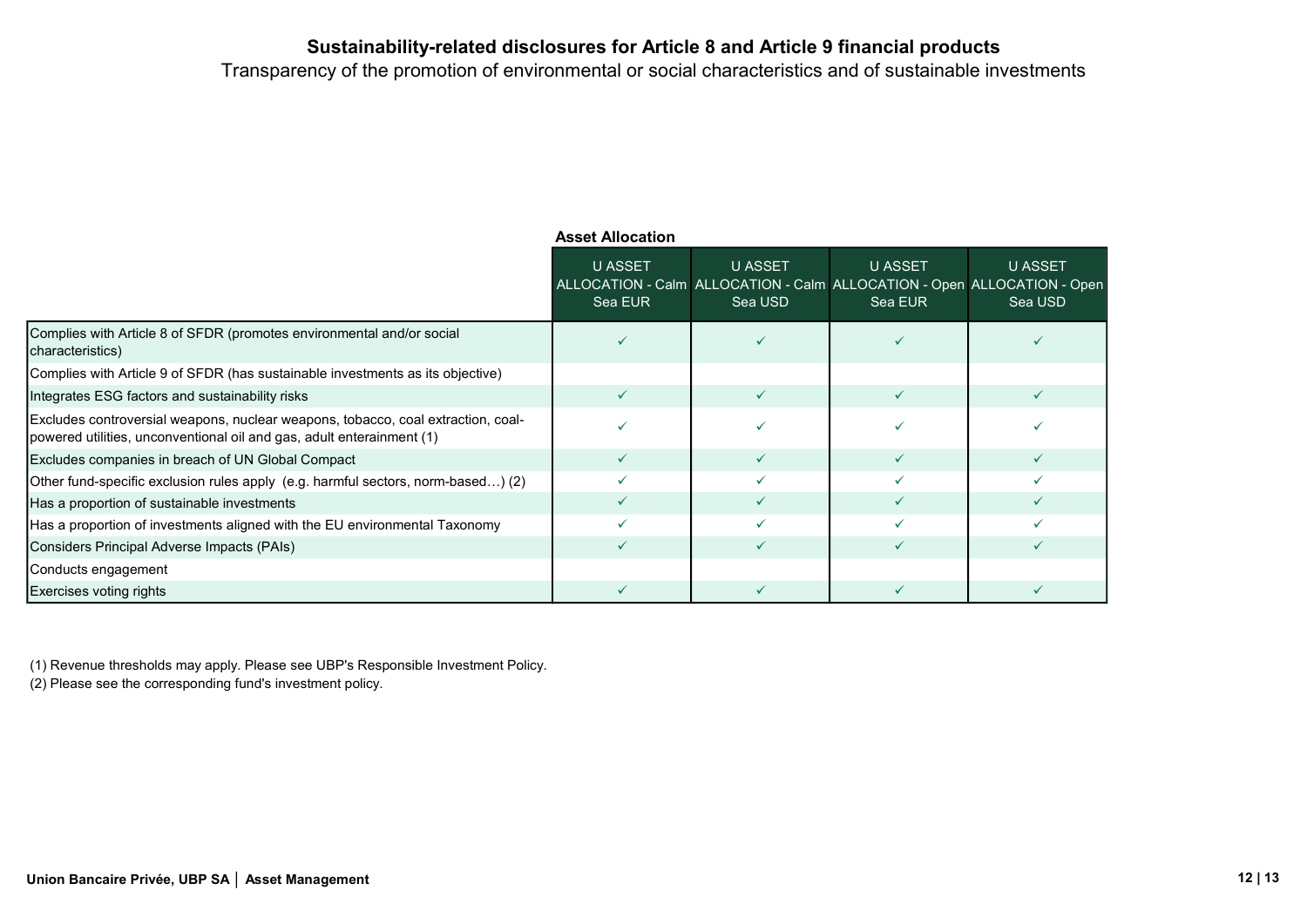Transparency of the promotion of environmental or social characteristics and of sustainable investments

|                                                                                           | <b>Fund of Funds</b>                                  |                                                                 |                                            |
|-------------------------------------------------------------------------------------------|-------------------------------------------------------|-----------------------------------------------------------------|--------------------------------------------|
|                                                                                           | <b>UBAM - Multifunds</b><br>Allocation<br>Sustainable | <b>UBAM - Multifunds</b><br>Allocation<br>Sustainable<br>Income | <b>UBAM - Multifunds</b><br>Secular Trends |
| Complies with Article 8 of SFDR (promotes environmental and/or social<br>characteristics) |                                                       |                                                                 |                                            |
| Complies with Article 9 of SFDR (has sustainable investments as its<br>objective)         |                                                       |                                                                 |                                            |
| Invests at least 66% in Article 8 and 9 funds                                             |                                                       | ✓                                                               |                                            |
| Has a min proportion of sustainable investments                                           |                                                       |                                                                 |                                            |
| Has a min proportion of taxonomy-aligned investments                                      |                                                       |                                                                 |                                            |
| Detailed ESG due diligence on management companies                                        |                                                       |                                                                 |                                            |
| Detailed ESG due diligence on underlying products                                         |                                                       |                                                                 |                                            |